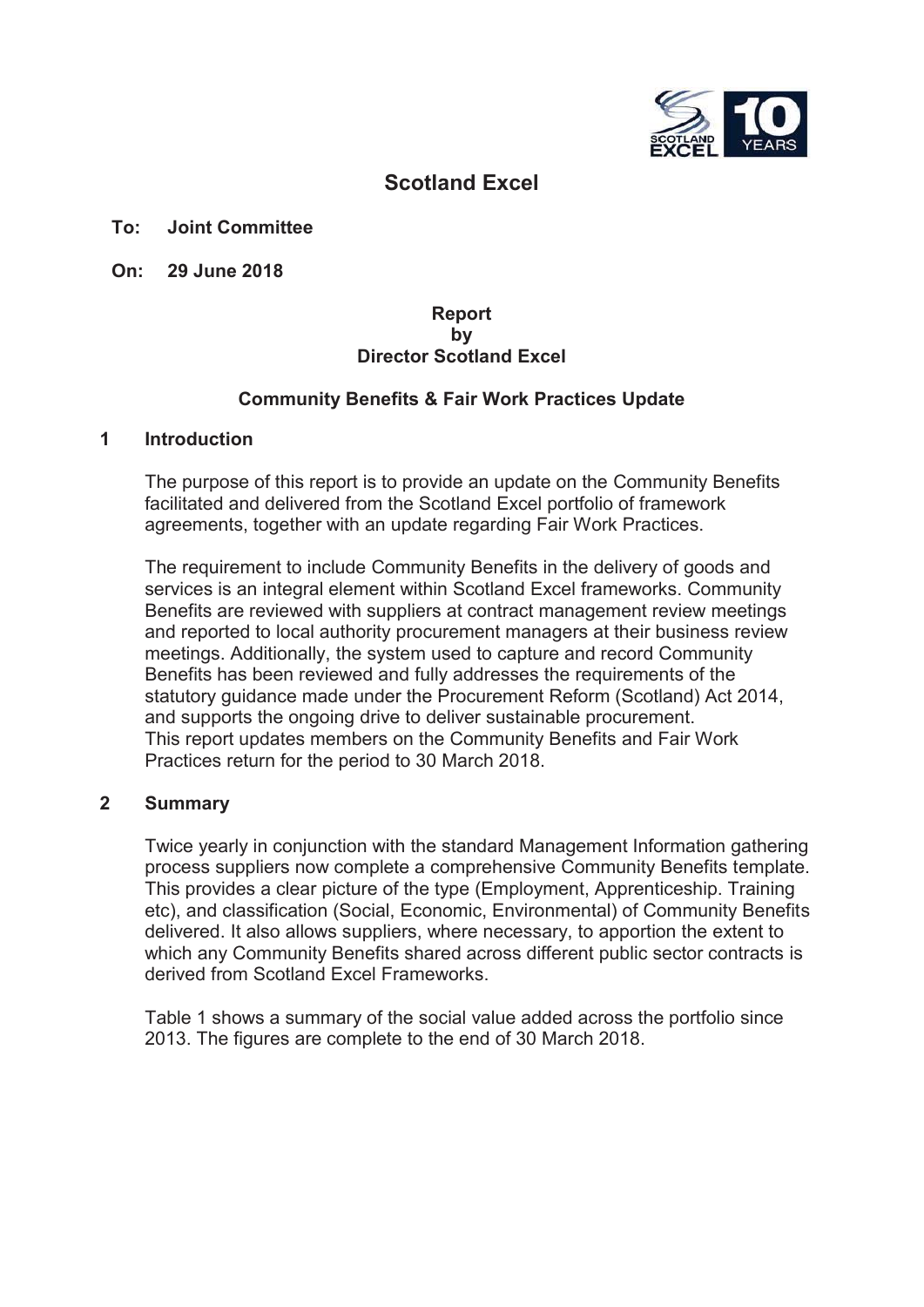|                              | 2013/14        | 2014/15 | 2015/16 | 2016/17 | 2017/18  | Total    |
|------------------------------|----------------|---------|---------|---------|----------|----------|
|                              |                |         |         |         | 52       |          |
| No of Apprentices            | 9              | 92      | 49      | 18      |          | 220      |
| No of New Jobs               | 78             | 43      | 29      | 53      | 146      | 349      |
| No of Work                   |                |         |         |         |          |          |
| <b>Placements</b>            | $\overline{0}$ | 5       | 6       | 17      | 30       | 58       |
| <b>Hours of Volunteering</b> |                |         |         |         |          |          |
| & Mentoring                  | 95             | 377     | 1279    | 1570    | 1637     | 4958     |
| <b>Hours of Works</b>        |                |         |         |         |          |          |
| Experience                   | 5305           | 28214   | 16734   | 7852    | 2541     | 60,646   |
| Value of Other               |                |         |         |         |          |          |
| <b>Community Benefits</b>    | £2,474         | £16,550 | £46,140 | £87,814 | £311,549 | £464,527 |

*Table 1: Summary of social value added across the collaborative portfolio* 

The overall position regarding the social benefits being returned is extremely positive. For the latest period through to end of March 2018 Community Benefits were recorded from 106 suppliers and importantly 32 of these suppliers recorded new jobs. Community benefit returns are sought from suppliers and providers who receive, in excess of £10,000 spend via a Scotland Excel framework. The most recent return has encompassed a range of suppliers many from small spend suppliers receiving just £20,000 and larger suppliers.

The results for 2017/18 note a significant increase in community benefits. Where community benefits are applicable to a framework this is driven and monitored through our suppliers and providers' contractual obligations. The area which presents compelling growth is the 'number of new jobs'. Analysis has indicated that in the Highland local authority area alone 23 jobs have been created and 20 are directly attributable to Scotland Excel's Recyclable and Residual Waste framework.

The value attributable to 'Other Community Benefits' largely relates to charitable donations and sponsorships. For example, as shown in appendix 1, returns illustrate that South Ayrshire received a significant amount of 'Other Community Benefits' where a key supplier apportioned a substantial £34,128 in respect of their contribution to the Scottish Landfill Communities Fund. Operators of landfill sites in Scotland are liable for Scottish Landfill Tax. South Ayrshire Waste and Environment Trust (SAWET) is an Approved Body set up to give out money through the Scottish Landfill Communities Fund to help organisations, groups and communities to make practical improvements to their environment. It is estimated that this contribution supported approximately 7 South Ayrshire based projects.

Additionally, it should be noted that a number of suppliers have indicated that they now set aside specific funds for contracting authorities to invest appropriately in community related projects.

With regard to Fair Work Practices (including the Living Wage) Scotland Excel commenced formal consideration within Tenders in early 2015. Since this time the respective position on bidders' work practices has been outlined within Executive Sub Committee Contracts for Approval Reports. From a review of the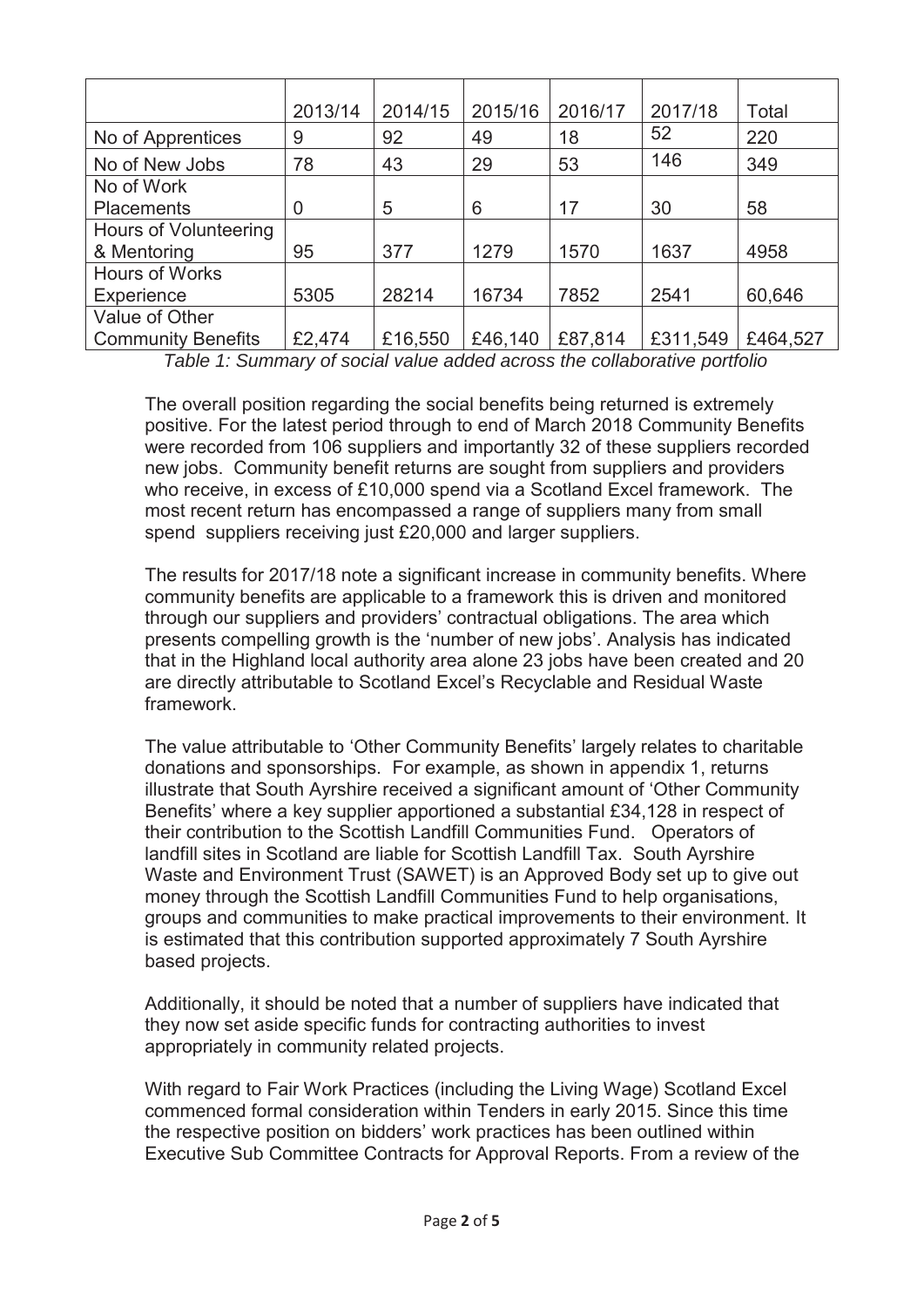data available since 2015 the overall position across Scotland Excel's portfolio is:

Of the 531 suppliers appointed since formal consideration

- $\bullet$  437 (82.3%) notified that that they pay the Living Wage
	- $\circ$  Living Wage Accredited 70 (13.2%)
	- $\circ$  Progress towards accreditation 18 (3.4%)
	- o Committed to gaining accreditation over the first 2 years of the framework – 81 (15.3%)
	- $\circ$  Not accredited but paying the Living Wage 268 (50.4%)
- Not accredited or paying the Living Wage but committed to doing so within 2 years – 18 (3.4%)
- Neither accredited nor paying Living Wage  $-76$  (14.3%)

Scotland Excel continue to ensure transparency within the tender process and focus on aspects of fair work practices deemed relevant for each framework. Scotland Excel continue to monitor and encourage the implementation of fair working practices and to work closely with suppliers to review their progress in this area.

## **3 Next Steps**

The next Community Benefits data collection, analysis and review cycle will be completed in line with Management Information process to cover the period through to the end of 30 September 2018. The results will be reviewed with the supply base and where appropriate will be incorporated into supplier performance objectives.

## **4 Conclusion**

Committee members are requested to note the content of this report, and support the measures proposed to monitor delivery of community benefits for the 2018/19 financial year.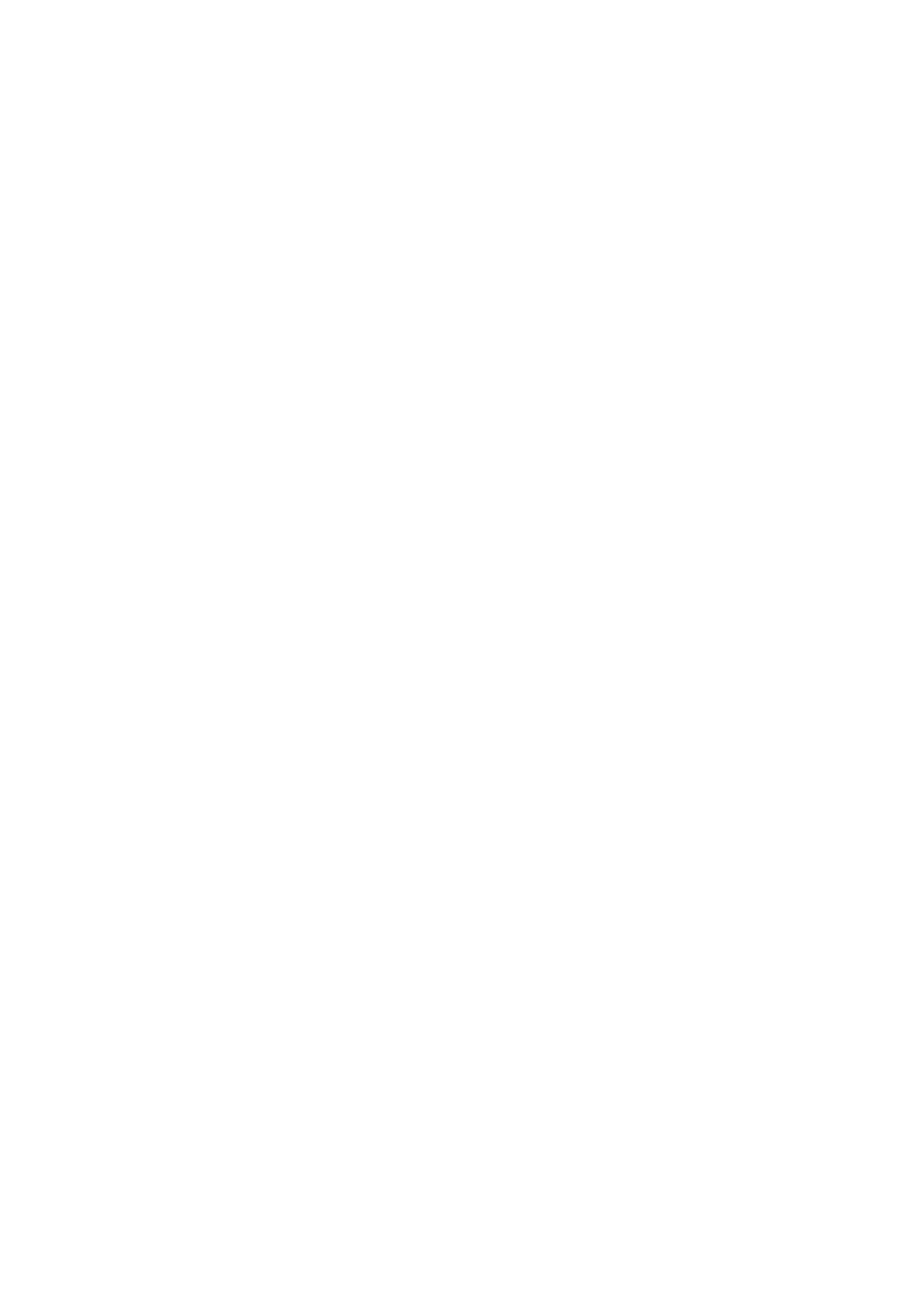# **Appendix 1 Community Benefits by Council 2017/18**

|                                | Number of<br>new   | Number of<br>new | Number of<br>work | Hours of     | Hours of<br>work  | Monetary<br>value of<br>Other<br>Community |
|--------------------------------|--------------------|------------------|-------------------|--------------|-------------------|--------------------------------------------|
|                                | apprentices<br>0.5 | employees<br>5.3 | placements<br>0.3 | volunteering | experience<br>177 | <b>Benefits</b>                            |
| Aberdeen City<br>Aberdeenshire | 2.5                | 5.8              | 1.6               | 0.5          | 35                | £3,475<br>£14,986                          |
| Angus                          | 1                  |                  | 1.4               | 0.3          |                   | £4,772                                     |
| Argyll & Bute                  |                    |                  |                   |              |                   | £1,202                                     |
| Clackmannanshir                |                    |                  |                   |              |                   |                                            |
| e                              |                    | 1                |                   |              |                   | £314                                       |
| Dumfries &                     |                    |                  |                   |              |                   |                                            |
| Galloway                       | 1                  |                  |                   | 8            |                   | £3,626                                     |
| Dundee                         | $\mathbf{1}$       | 2.8              | 2.3               |              | 8                 | £8,582                                     |
| East Ayrshire                  | $\mathbf{1}$       | 3                |                   | 18           |                   | £1,737                                     |
| East                           |                    |                  |                   |              |                   |                                            |
| Dunbartonshire                 |                    |                  |                   |              |                   | £903                                       |
| East Lothian                   | 0.5                | 0.4              |                   |              |                   | £665                                       |
| East                           |                    |                  |                   |              |                   |                                            |
| Renfrewshire                   |                    | $\overline{2}$   |                   |              |                   | £1,130                                     |
| Edinburgh                      | 7.3                | 7.5              | 4.8               | 24           |                   | £14,986                                    |
| Falkirk                        | 4.5                | 4.5              |                   | 168          | 78                | £1,677                                     |
| Fife                           | $\mathbf{1}$       | 4                | 1.5               |              | 299.5             | £12,791                                    |
| Glasgow                        | 7.4                | 27.8             | 5                 | 249.2        | 12                | £23,025                                    |
| Highland                       | 1.3                | 23               |                   | 38           |                   | £2,230                                     |
| Inverclyde                     | $\overline{2}$     |                  |                   |              |                   | £205                                       |
| Midlothian                     | 5.5                | 0.4              |                   |              |                   | £916                                       |
| Moray                          | 0.5                |                  |                   |              |                   | £1,622                                     |
| North Ayrshire                 | 1                  | 6                | 5                 | 203          | 171               | £7,038                                     |
| North                          |                    |                  |                   |              |                   |                                            |
| Lanarkshire                    | 2.1                | 2.6              |                   | 446          | 735.9             | £38,660                                    |
| Orkney                         |                    |                  |                   |              |                   | £258                                       |
| Perth & Kinross                | 3                  | 1.4              | $\overline{2}$    | 32           |                   | £4,253                                     |
| Renfrewshire                   | 0.3                | 3                |                   | 234          | 85                | £9,232                                     |
| <b>Scottish Borders</b>        | 0.5                |                  |                   |              |                   | £400                                       |
| Shetland                       |                    |                  |                   |              |                   | £1,997                                     |
| South Ayrshire                 |                    | $\mathbf{1}$     |                   | 216          | 174               | £39,926                                    |
| South                          |                    |                  |                   |              |                   |                                            |
| Lanarkshire                    | 4                  | $\overline{7}$   |                   |              | 646               | £16,719                                    |
| <b>Stirling</b>                | $\overline{2}$     | 0                | 1.5               |              |                   | £13,927                                    |
| Tayside                        |                    |                  |                   |              |                   |                                            |
| Contracts                      |                    |                  |                   |              |                   | £1,860                                     |